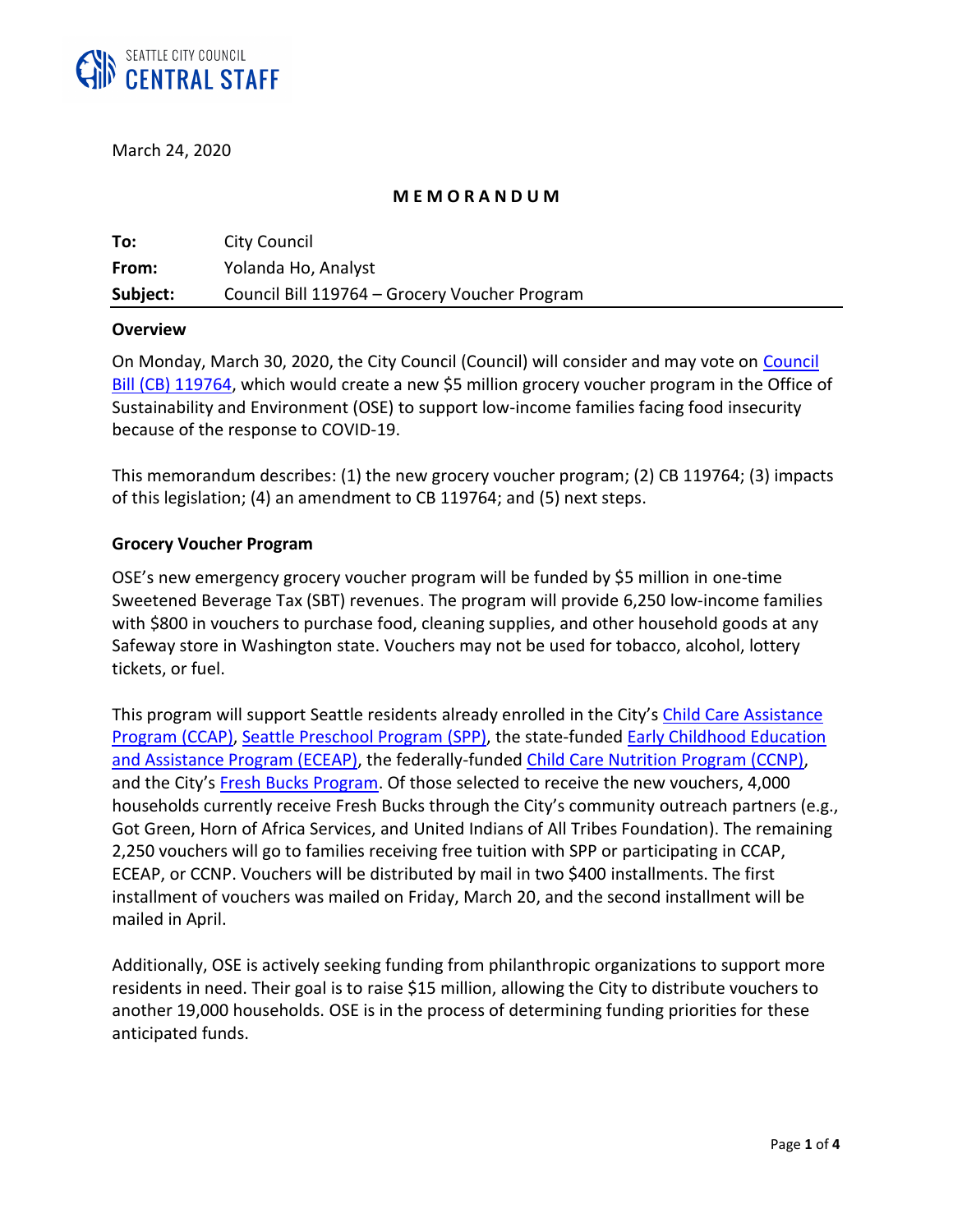# **CB 119764**

CB 119764 would add \$5 million in one-time SBT funds to OSE by reducing appropriations to Seattle Parks and Recreation (SPR) and the Department of Neighborhoods (DON), and drawing down the \$2 million SBT Fund reserve. The SBT Fund was established on January 1, 2020, by [Ordinance 125886,](http://seattle.legistar.com/LegislationDetail.aspx?ID=3993848&GUID=054ABB13-C86A-4B70-850B-652BA3907B41&Options=Advanced&Search=) adopted by Council in July 2019. Table 1 provides the amounts and a brief description of the SBT proceeds in the 2020 Adopted Budget that are proposed to be redirected to the new grocery vouchers.

| <b>Department</b> | <b>Description</b>                                 | <b>Amount</b> |
|-------------------|----------------------------------------------------|---------------|
| <b>SPR</b>        | Water bottle filling stations at community centers | \$265,115     |
| <b>SPR</b>        | Summer youth program expansion                     | \$147,604     |
| <b>DON</b>        | <b>Healthy Food Fund</b>                           | \$2,500,000   |
| <b>DON</b>        | P-Patch capital improvements                       | \$725,000     |
|                   | SBT Fund reserve                                   | \$1,362,281   |
|                   | <b>TOTAL</b>                                       | \$5,000,000   |

| Table 1. One-time SBT funds to be reallocated to grocery vouchers |  |
|-------------------------------------------------------------------|--|
|-------------------------------------------------------------------|--|

CB 119764 would leave \$637,719 in the SBT Fund reserve and would also allow the following administrative transfers from the General Fund to the SBT Fund:

- 1. SBT revenue appropriations in the 2020 Adopted Budget in the Department of Education and Early Learning and OSE encumbered by existing contracts; and
- 2. SBT proceeds (cash).

Additionally, the legislation includes a provision allowing OSE to distribute the funds prior to its effective date.

## **Impacts of CB 119764**

 $\overline{a}$ 

CB 119764 would redirect all \$3.2 million in SBT proceeds in DON's 2020 Adopted Budget to the new grocery voucher program. The use of SBT proceeds for the Healthy Food Fund and P-Patches in DON is new in 2020. The Healthy Food Fund, funded by ongoing SBT revenues and intended to provide "grants to community-based organizations and programs; and support for one-time investments in infrastructure to increase the capacity of schools and communitybased meal programs,"<sup>1</sup> has not been established, so shifting these funds to OSE will not impact ongoing program operations, though it will eliminate this potential funding source for community-led projects.

The one-time allocation of SBT proceeds to support P-Patches will limit the program's ability to invest in capital improvements. SPR generally spends up to \$200,000 a year of Metropolitan

<sup>&</sup>lt;sup>1</sup> Seattle Department of Neighborhood's 2020 Adopted Budget, <https://www.seattle.gov/Documents/Departments/FinanceDepartment/20adoptedbudget/DON.pdf>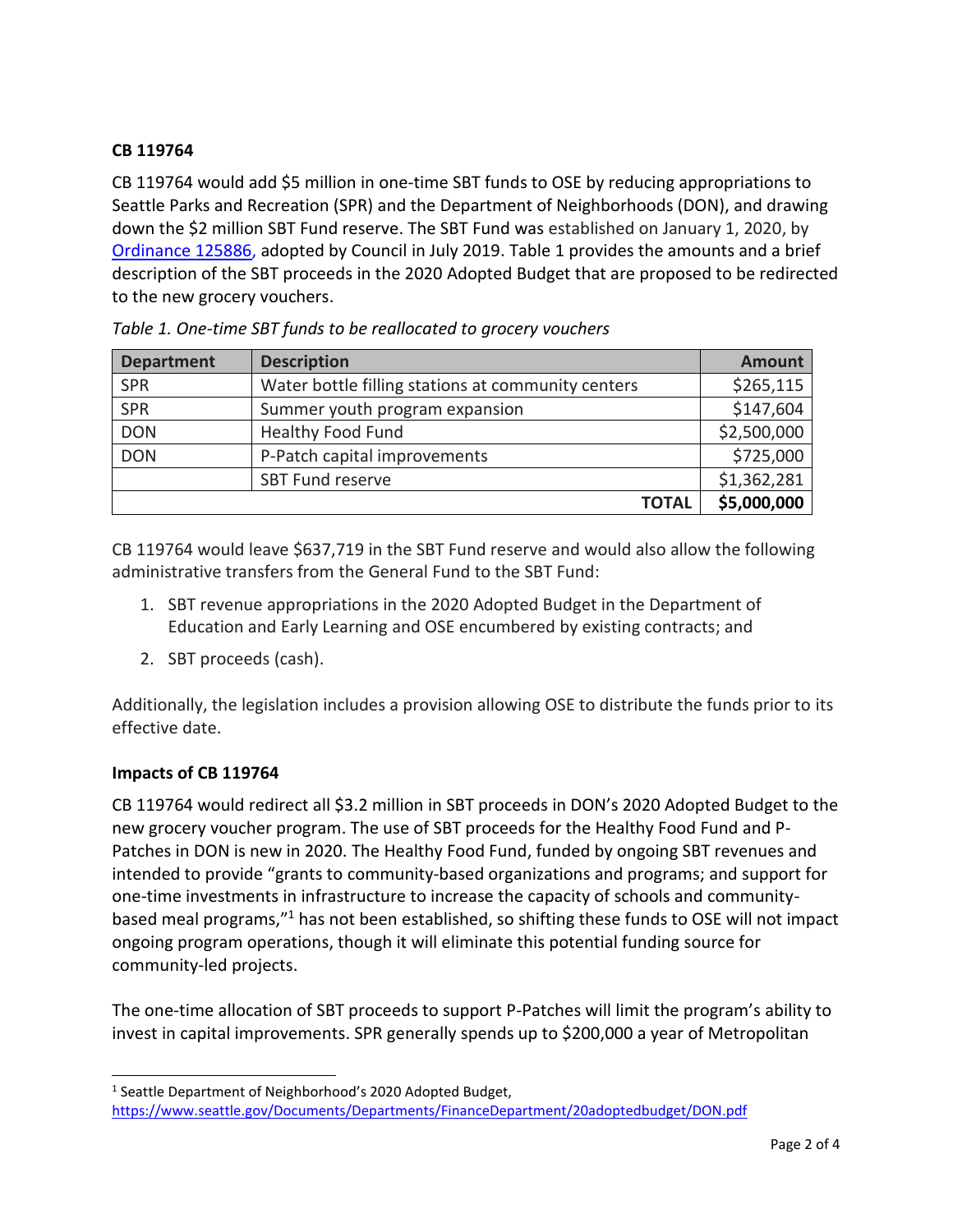Parks District funds to improve P-Patches. This enables the program to maintain and enhance up to five out of the 89 P-Patches a year. In 2019, no P-Patch improvements were funded. As part of the 2020 Adopted Budget, the Council passed [SLI DON-4-A-2,](http://clerk.seattle.gov/budgetdocs/2020/slis%20as%20adopted%20via%20resolution/don-4-a-2.pdf) requesting that DON report on long-term funding opportunities to preserve and enhance P-Patches, due on September 1, 2020.

Given the uncertainty around recreational programming due to the COVID-19 response, SPR is reevaluating the planned expansion of two summer youth programs (Destination Summer Camps and Summer of Safety). Should these programs be allowed to resume this summer, SPR will determine which programs it will be able to operate. One-time funding to install water bottle filling stations at community centers was added last year by the Council [\(Council Budget](http://clerk.seattle.gov/budgetdocs/2020/council%20budget%20actions%20for%20the%202020%20budget/ose-2-d-1.pdf)  [Action OSE-2-D-1\)](http://clerk.seattle.gov/budgetdocs/2020/council%20budget%20actions%20for%20the%202020%20budget/ose-2-d-1.pdf). This funding will be completely eliminated. Should Council identify this work as a priority going forward, additional resources would be needed to backfill the work. SPR will continue to receive \$150,000 ongoing SBT support for youth recreation scholarships.

### **Amendment**

Currently, there is one amendment for consideration.

Amendment 1 (Attachment 1), sponsored by Councilmember Morales, would request that OSE prioritize supporting the following categories of Seattle residents, should additional funding for food assistance become available in the future, including but not limited to the following:

- Immigrants and refugees, regardless of immigration status, and recipients of the [State-](https://www.dshs.wa.gov/esa/basic-food-program/state-funded-food-assistance-program-fap)[Funded Food Assistance Program](https://www.dshs.wa.gov/esa/basic-food-program/state-funded-food-assistance-program-fap) (who do not qualify for federal benefits due to their immigration status);
- Individuals aged 60 years and older;
- Individuals with disabilities;
- Individuals enrolled in the City's assistance programs, such as Fresh Bucks and the Utility Discount Program; and
- Workers dislocated due to the civil and state COVID-19 emergency.

#### **Next Steps**

As with other revenue sources, the City Budget Office (CBO) is anticipating a substantial shortfall of SBT revenues due to the overall economic impacts resulting from the COVID-19 emergency. CBO's preliminary estimate is a 21 percent drop, which would be a \$5.1 million decrease in anticipated revenues (from \$24.3 million to \$19.2 million), due to the decline in restaurant activity; however, this does not account for the most recent "stay at home" order that went into effect on Monday, March 23. The Council will have a better understanding of the impacts of the COVID-19 emergency on SBT revenues during its analysis of the Mayor's 2021-22 Proposed Budget this fall.